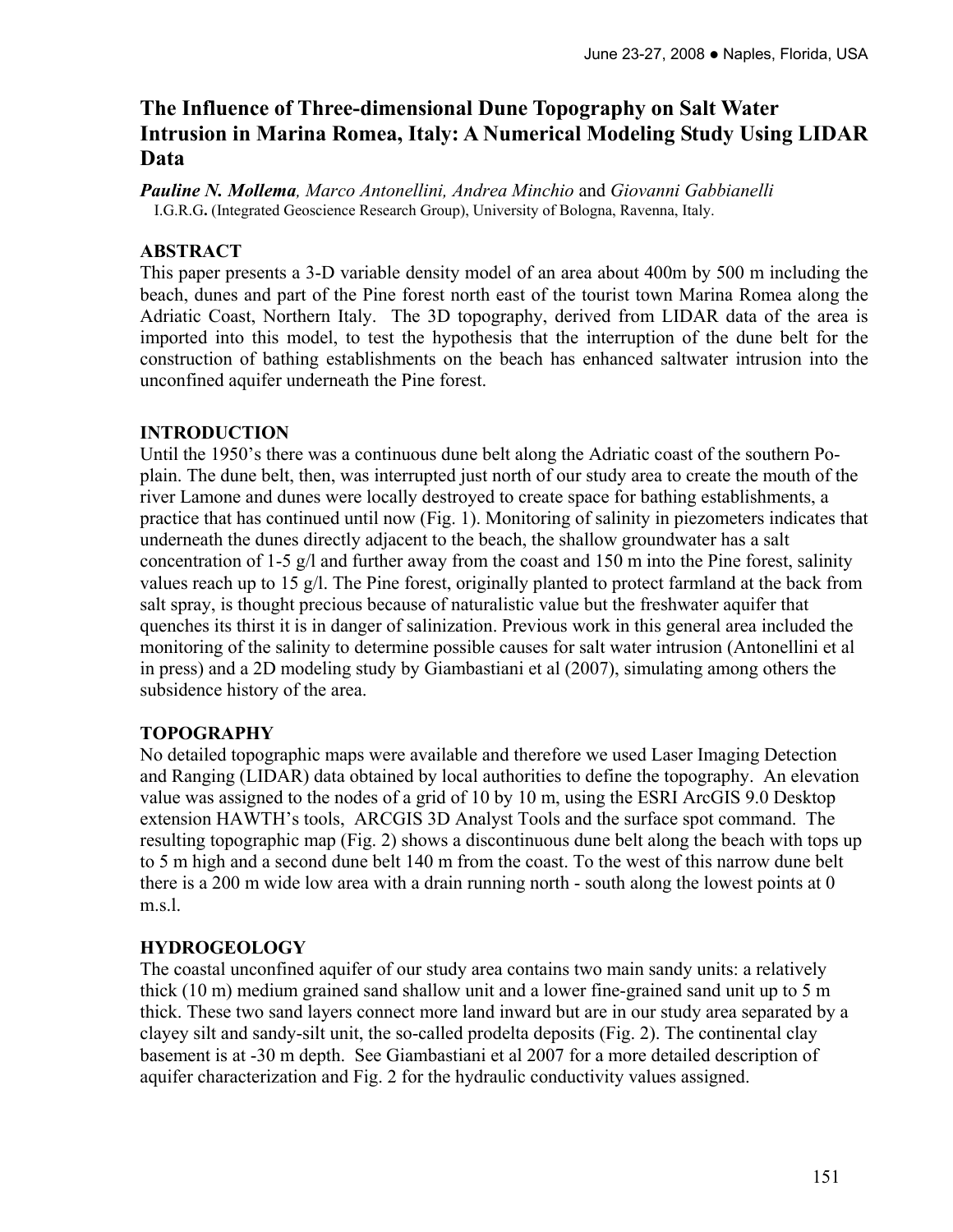

#### **Figure 1.**

a. Sketch of numerical model, including the topography, hydrogeological layering, mesh and boundary conditions. In general, dark colors are topographically low, lighter colors topographically high.

b. Aerial photo made with Google Earth showing bathing establishments and interruption of dunes along the coast

## **3D MODELLING**

The numerical model used SEAWAT (Guo et al 2002), is a computer program for simulation of three-dimensional variable-density groundwater flow, based on two other programs MODFLOW and MT3D, in our study steered with the interface of Visual Modflow (Waterloo Hydrogeologic, 2006). Our numerical model of the study area consists of 9 layers, 52 columns and 36 rows. The mesh is refined vertically close to the sea (east) and in land (west) boundaries. A recharge boundary dependent on land use is imposed at the top: 15 mm/year for the area covered with forest based on water budget calculations (Antonellini et al. in press) and 200 mm /year on the dunes close to sea. See Fig. 1 for the other boundary conditions. In some models a north south drain boundary condition is added in the lowest area, conform to the existing drainage channel. The conductance of the drain assigned is 10  $m^2$ /day. Two different initial salt concentrations were used for all models, one with a uniform *low initial concentration* of 1 g/l and one with a so-called *high initial concentration* where the upper 3 layers have a concentration of 1 g/l, layers 4, 5 6 and 7 have 15 g/l and 8 and 9 layers  $30g/l$ . The initial salt concentration is thought to have a large influence on the final result (e.g. Oude Essink, 2004 ) in variable density models. Because our aquifer was actually covered by the sea not so very long ago (320 years,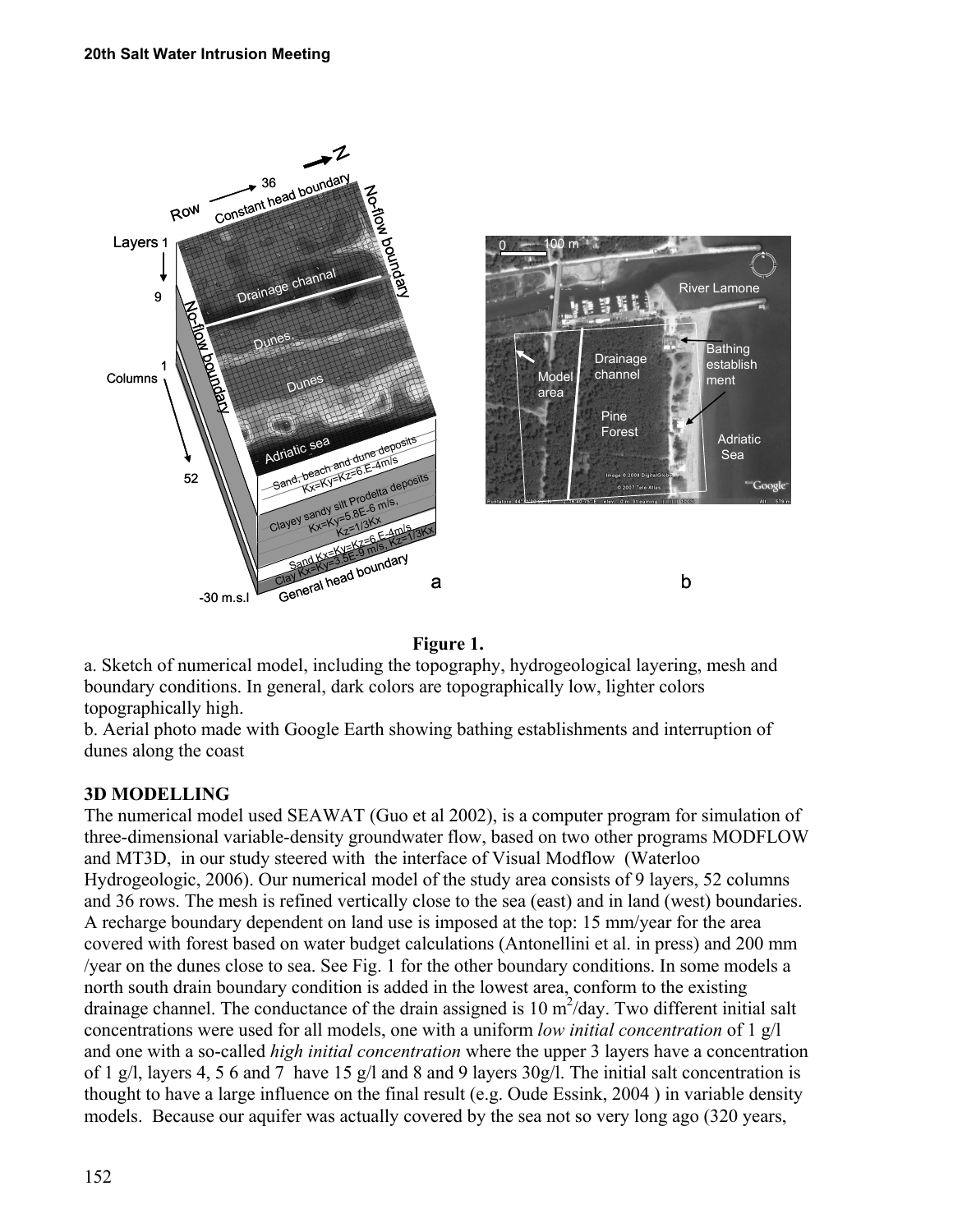Giambastiani et al 2007) there is the possibility that connate sea water is present at the bottom of the aquifer.

## **SUMMARY OF SIMULATION RESULTS**

In the models *without a drain* and *low initial concentration*, salt invades mostly the high conductive sand layers in the first 13000 days of the simulation, advancing with a linear front. After about 18000 days, also the prodelta deposits between the more permeable sand layers are invaded and the fresh-salt water interface has the typical shape of a wedge leaving about 3 m of fresh water underneath the dunes and about 20 m of fresh water at the inland boundary. The total simulation time is 22000 days, about 60 years equal to the time that passed since the dune destruction and the drainage of the lower part started. The flowmodel has not yet reached equilibrium; the salt concentrations are still changing with time. The model *without a drain and high initial concentration* shows a similar pattern except that after only 5000 days the prodelta deposits fill up with saltwater.

In the models *with a drain and low initial concentration* of *the* intrusion of salt water into the upper sand layer is much faster and further. At 10000 days, the salt water in the upper sand formation has reached 200 m inland forming a horizontal saltwater tongue with the tip underneath the second row of dunes (Fig. 2), leaving a fresh water bubble in the prodelta deposits underneath. After 22000 days the fresh water bubble has almost disappeared and the front of the saltwater starts to approach wedge shape, although it is still changing at the end of the simulation. Results of the model *with a drain and high initial concentration* are very similar except that the low conductivity formation is invaded faster.

The models B *with high dispersivity and isotropic conductivity in all layers* result after a simulation time of 22000 days in a less distinct interface vertically between salt- and fresh water, leaving only small pockets of fresh water underneath the higher dunes. The horizontal advancing of the salt front is irregular with protrusions that correspond to gaps in the dunes along the coast.

## **DISCUSSION AND CONCLUSIONS**

Both observed and modeled salinity values underneath the dunes closest to the coast fall between 1 and 5 g/l suggesting that the combination of positive topography and high recharge in this area is enough to sustain a freshwater lens. This holds also for the models with a drain. The second row of dunes inland seems to play an important role in halting the intrusion that is enhanced by the drain. Except Models B, all models do not show high salinity values in the low lying areas between the two dune belts or at the back of the dunes. Models B do show higher salinity value between the two dune belts but not around the drain. Therefore, perhaps the dispersivity and vertical conductivity are much higher than we thought realistic or other factors are contributing to saltwater intrusion such as the Lamone River to the north, the saltwater marshes to the West, or unknown water managing activities. Some conclusions from this study are: Lidar data has proven to be very useful in defining the topography. A high versus a low initial salt concentration only influences simulation results in early simulation times. The models with the drain do not seem to reflect a stable fresh-salt water interface after 22000 days or 60 years, suggesting that in reality also the salt –fresh water interface is still changing. Mitigation measures to protect the remaining fresh water must include strategies to preserve the dunes not only directly along the coast but also and perhaps foremost, the continuous row of dunes in the middle of the Pine Forest.